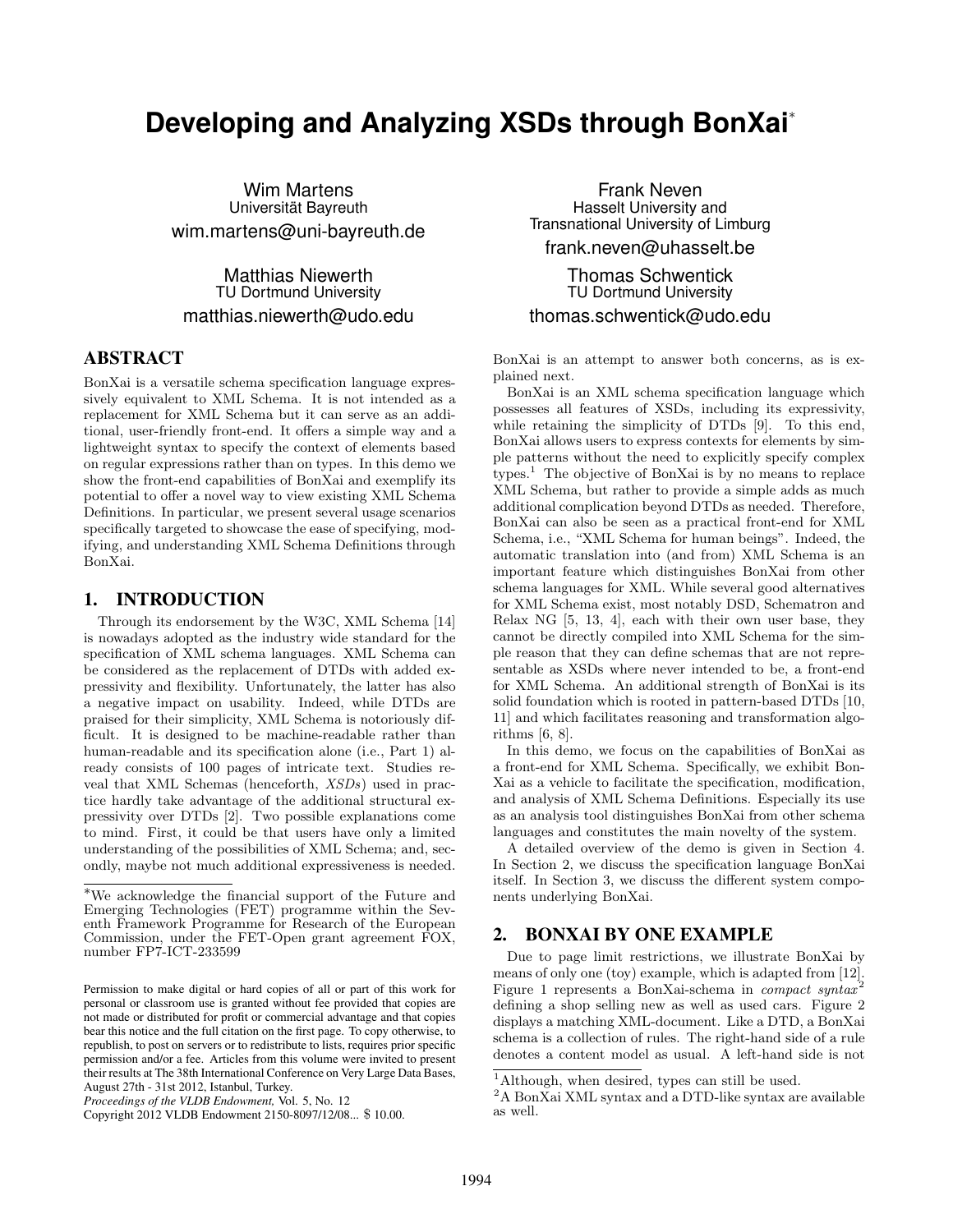```
default namespace http://myshop.com/namespace
namespace xs = http://www.w3.org/2001/XMLSchema
grammar {
 roots { shop }
   shop = { element used, element new }
   used = \{ element cars \}new = { element cars }cars = { (element car)* }//used//car = { attribute make {xs:string},
                  element year, element mileage }
   //new//car = { attribute make {xs:string}},element warranty }
   year = { type xs:integer}warranty = { type xs:integer }
   mileage = { type xs:integer }}
```
Figure 1: A BonXai-example in compact syntax.

merely a label, but can be a linear XPath expression or even an arbitrary regular expression. The semantics is that for an XML-document to match the schema, the children of nodes in the document selected by a left-hand side expression when evaluated from the root, should match the content model denoted in the right-hand side of the rule. For instance, the rule

```
//used//car = { element year, element mileage }
```
stipulates that car-elements occurring below a used-element should have a left child labeled year and a right child labeled mileage, while the rule

## //new//car = { element warranty }

says that car-elements occurring below a new-element should have a warranty as a child element. As a shorthand, we write shop rather than //shop to select arbitrary shop-elements.

Clearly, DTDs cannot model the schema in Figure 1 as they cannot distinguish between different kinds of elements with the same element name (i.e., they can only define one content model for car, thereby allowing a mileage child for new cars). However, the BonXai schema is syntactically only slightly more complicated than a DTD. The distinction between used cars and new cars can simply be specified by the contexts of car elements: by properties of the label sequence from the root node to the element. Indeed, if the car element occurs below a new element, the car is new, if it occurs below a used element it is used. In [11], it was shown that the additional expressivity of XML Schema can always be obtained in this way, that is, by specifying (regular) conditions on the path from the root to nodes. The strength of BonXai is that it makes these regular contexts explicit through concise patterns rather than obscuring them through the use of types. In particular, it frees users from the burden to specify explicit types. However, types are not completely abandoned and it is possible to specify them by simply attaching them to a rule. In addition to the identification of regular contexts, BonXai also contains features directly inherited from XML Schema like simple types, groups, namespaces, constraints (key/keyref/unique), and schema imports. More details on BonXai can be found in [9].

```
<shop>
  \langleused\rangle<cars>
      <car make="audi">
         <year>2006</year>
         <mileage>12000</mileage>
      </car>
      <car make="bmw">
         <year>2008</year>
         <mileage>8000</mileage>
      </car>
    </cars>
  </used>
  <new>
    <cars>
      <car make="mercedes">
         <warranty>3</warranty>
      </car>
      <car make="porsche">
         <warranty>4</warranty>
      </car>
      <car make="opel">
         <warranty>5</warranty>
      </car>
    </cars>
  \langle/new\rangle</shop>
```
Figure 2: An XML-document adhering to the schema in Figure 1.

## 3. SYSTEM COMPONENTS

Figure 3 presents a general overview of the system. The system is roughly divided into three parts, the Graphical User Interface(GUI), the actual BonXai library, and a general purpose automaton library.

## 3.1 User Interface

The GUI is provided through a plugin for the open source editor JEdit [7]. JEdit provides basic text editing functionalities, syntax highlighting and a flexible plugin interface. The BonXai-Plugin provides the connection between the BonXai library and JEdit. There is also a command line client, which provides an easy way for batch conversion of schemas.

## 3.2 Automaton Library

The automaton library provides a solid automata-theoretic core which, in addition, allows for an easy integration of existing automaton based algorithms, like for instance XSD inference algorithms [3] or algorithms for repairing the unique particle attribution constraint of XML Schema [1].

## 3.3 BonXai Library

The BonXai library constitutes the heart of the system. It provides modules for the representation, import and export, and the conversion between DTD, XSD, and BonXai. It also supports the conversion of schemas into type-automata and the validation of XML against type-automata.<sup>3</sup>

<sup>3</sup>A type-automaton representation for XSDs was introduced in [10].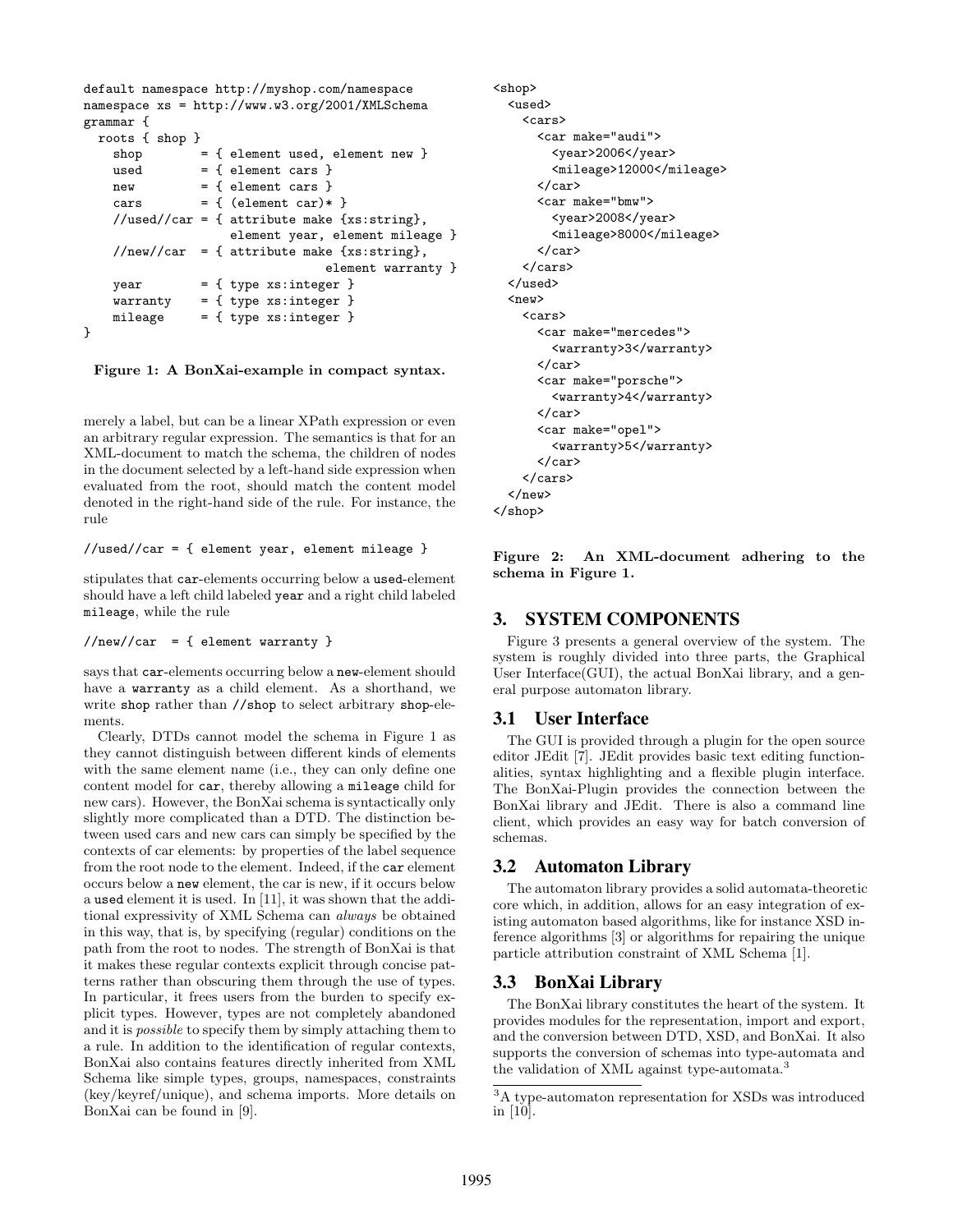

Figure 3: Schematic overview of the system components. P/W: Parser/Writer, C: Converter, OM: Object Model.

#### *Import and Export*

The modular structure of the library makes it easy to write new import and export modules. The system employs import and export modules writing java strings. The actual loading and storing of files is done by JEdit.

#### *Object Models*

Schemas are represented in an abstract way as type-automata. To facilitate manipulation of schemas, each class of schemas has its own object model. These object models store additional information, such as key, foreign key and uniqueness constraints, identifiers used for namespaces, typenames, etc.

#### *XML Validator*

The XML validator validates XML documents against typeautomata and can thus be used to validate XML documents against BonXai schemas, DTDs, as well as XSDs.

#### *Conversion Routines*

As all conversions pass through the type-automaton representation, there are six conversion routines. The translation to and from XSDs and DTDs is rather direct. Computing a type-automaton from a BonXai schema, basically reduces to the construction of a product automaton encompassing all regular contexts in the schema. The converse direction requires to compute regular contexts for every state of the type-automaton. In addition, the conversion routine creates mappings between automaton states and the corresponding BonXai rules or XML schema types. This information together with the mappings between XML nodes and automaton states produced by the XML validator, is used by the GUI to highlight matching nodes/rules in the editor. Information about constraints and namespace identifiers is directly converted between the object models.

## 4. DEMO OVERVIEW

We will showcase the ability of BonXai to serve as a frontend for XML Schema through several use cases. In particular, we will exemplify how BonXai can be used to specify, modify, and analyze XSDs. Whereas the goal of the first use case is merely to introduce the language features of BonXai in support of XSD development, the goal of the remaining use cases is to show how BonXai opens up new ways to view

and interpret XSDs by showcasing the use of BonXai as a tool for debugging, schema evolution, and analysis.

#### 4.1 Specifying XSDs

As mentioned above, the purpose of this scenario is to familiarize users with the BonXai language. We will illustrate how BonXai can be used to specify XSDs from scratch. Thereto, we will create a BonXai schema in JEdit and translate it into an equivalent XSD keeping the features of the schema language in mind. In particular, this scenario will address the following issues:

(1) We show how BonXai seamlessly incorporates most of XML Schema language features (like differentiation between elements/attributes, simple types, element- and attribute groups, namespaces, schema imports, mixed types, default values, anytype/anyattribute) and demonstrate the three syntaxes for BonXai: compact syntax, XML syntax, and DTD syntax. Furthermore, we discuss how priorities for bonxai rules work to resolve conflicts. It is possible to define BonXai rules such that two or more rules match the same element. For example, both rules

```
//section = { element title, element paragraph+,
                             element section* }
//section/section/section = { element title,
                           element paragraph+ }
```
are matched by a section element that is below two other section elements. When such a multiple match occurs, BonXai gives priority to the rule that occurs lowest in the schema. So, in this case, the rule for

#### //section/section/section

would take priority. The rationale is that a developer could first write down rules that generally apply in the schema and write down the special cases and exceptions later. So, the two rules in the above example could be read as: All sections have a title, a non-empty sequence of paragraphs, and a sequence of sections. But, we disallow nesting depths of sections larger than 3. Two alternative ways for dealing with multiple matches of rules have been studied in the literature: universal and existential semantics [6, 8]. We do not adopt them here, since both options would damage the compatibility between BonXai and XML Schema.

(2) We demonstrate how the GUI aids to understand the correspondence between BonXai rules and the generated complex types in the transformed XSD. Although the simplicity of BonXai depends on the absence of complex types, type names can serve as short descriptions to help the user understand BonXai rules. In contrast to XML Schema, such type names have no semantic meaning whatsoever. Type names in BonXai are written in the (optional) comment blocks for rules. In the translation to XML Schema, type names can be helpful to generate names for XSD complex type definitions.

(3) Finally, we demonstrate advanced functionalities of our GUI to aid in schema development and -debugging. In particular, we support to inspect relationships between an XML document, a BonXai schema, and a corresponding XSD as follows:

• Highlighting of XML elements matched by a certain BonXai rule or by an XSD complex type.